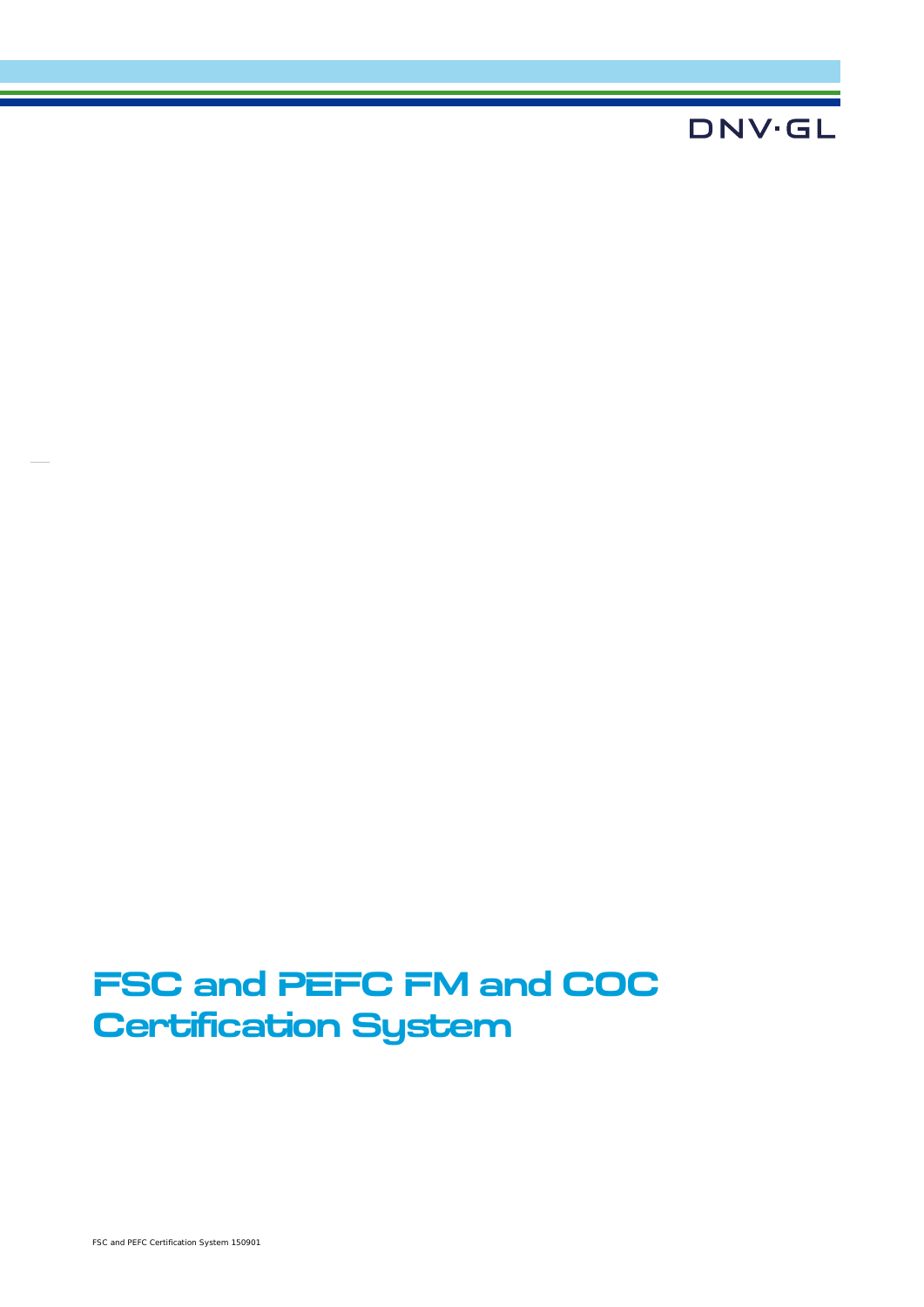## **1 CERTIFICATION BODY DNV GL**

DNV GL is an accredited certification body. For PEFC DNV GL has several national accreditations. For FSC® DNV GL has accreditation for DNV GL Business Assurance Sweden AB (A000509).

All Local Units within DNV GL may sign an agreement with DNV GL Business Assurance Sweden AB (A000509), to be able to use these accreditations. For PEFC, any Local Unit within DNV GL may sign the same kind of agreement with an Accredited Unit to be able to use the accreditation. DNV GL has procedures in place to manage and monitor the use to an accreditation by another DNV GL Local Unit.

## **2 SCOPE**

The scope of the **forest management** audit is:

a) to determine the conformity of the forest owner´s management of the forests with requirements of the nationally adopted forest management standard and its effective implementation; and

b) to determine the conformity of the client organisation with the PEFC and/or FSC trademark usage rules and its effective implementation;

The scope of the **chain of custody** audit is:

a) to determine the conformity of the client organisation's chain of custody process with the requirements of the chain of custody standard and the relevant Appendix with the definition of the raw material origin and its effective implementation;

b) to determine the conformity of the client organisation's management system with the requirements of the chain of custody standard and its effective implementation;

c) to determine the conformity of the client organisation's chain of custody process with requirements for the avoidance of raw material from controversial sources where applicable (Appendix 2 to the chain of custody standard) and its effective implementation;

d) to determine the conformity of the client organisation with the PEFC and/or FSC trademark usage rules and its effective implementation; and

e) to identify areas for potential improvement of the client organisation's chain of custody.

The certification systems cover the certification of forest management and production processes including product groups made from fibre from certified forests.

The certification is a process certification that covers the management activities for forest certification, and the process and material from incoming raw material to end products as well as all sites where the raw material and products are stored and processed, for chain of custody certification. Raw material for certified product groups can be certified, recycled and/or controlled. The requirements are different for different raw material.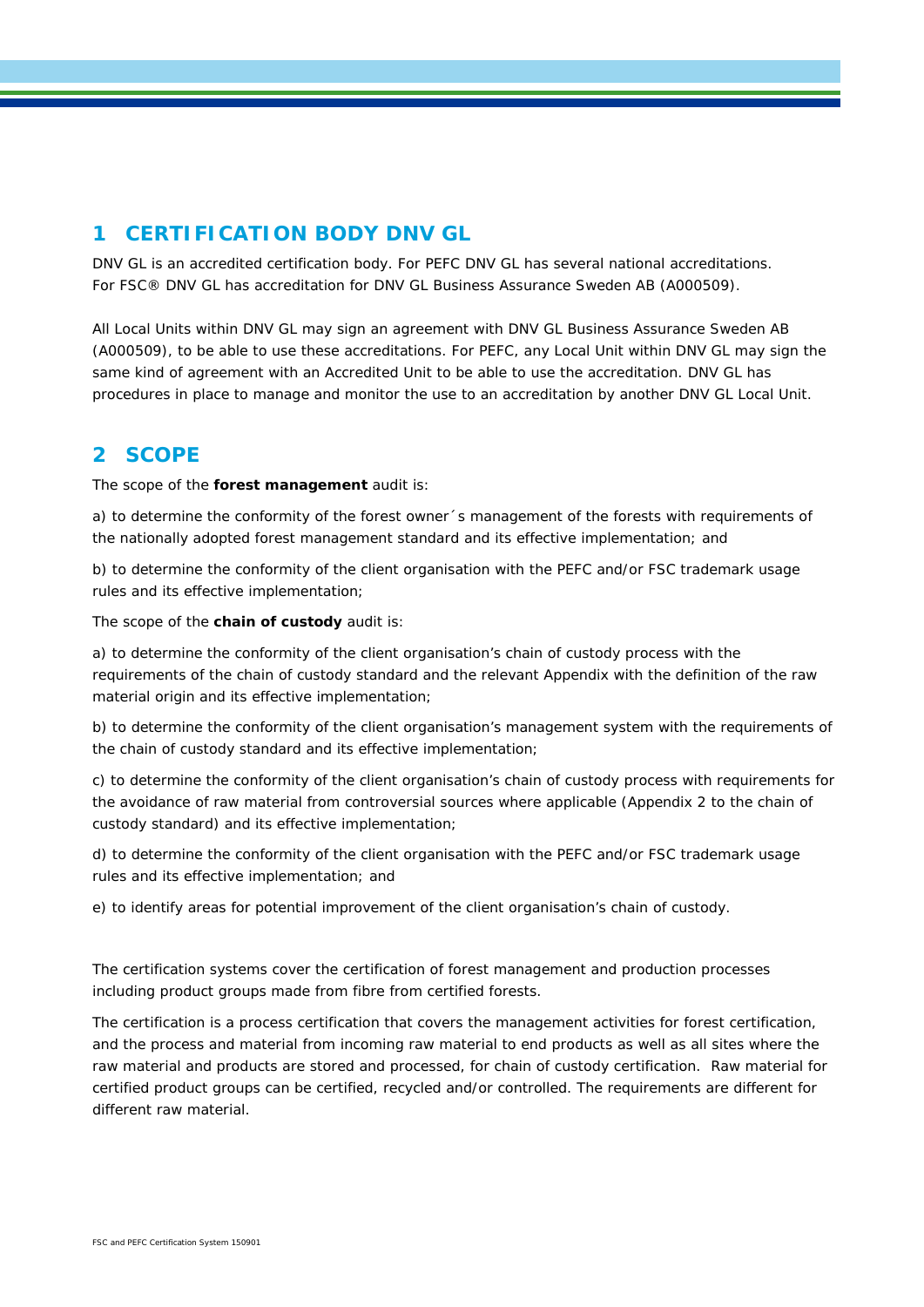### **Chain of custody certification**

For different product groups, three different systems for control during processing are possible. First option is transfer system (called segregation method in PEFC) where the certified material and products are kept separate from the point where the raw material enters the site to the point of delivery of the product from the site. The second option is percentage system (called average percentage method in PEFC) where the content of certified material in the product is calculated in percentage. The third option is the credit system (called volume credit method in PEFC) where part of the production is sold as certified and part is sold as non-certified. For these different systems for control there are different standard requirement that are described in the relevant Chain of Custody standard (PEFC ST 2002:2013 and FSC-STD-40-004). (It is actually two methods in PEFC, segregation and percentage based method. And the percentage based method is divided into average percentage and volume credit).

Different raw material origins (certified or non-certified parts of the product) are covered by different requirements in the standards.

#### **Forest management and Chain of custody**

The certification system consists of both a confirmation that a management system that covers all the requirements in the relevant standards is in place and is implemented and inspection in the activities, material and information flow. The inspection is concentrated to the critical control points in activities, material and information flow. The inspection is built on sampling of activities, products and verifying document and inspections in sites where the material is stored and processed.

## **3 STANDARDS FOR CERTIFICATION (REQUIREMENTS ON FOREST MANAGEMENT, TREACIBILITY PROCESSES AND MANAGEMENT SYSTEM)**

The relevant standards used for certification of **Forest Management** are:

For FSC and PEFC Forest management a National Forest Management standard is used in each country

National **PEFC Forest management** standards are available in the local language

National **FSC Forest management** standards are: FSC-STD-SWE-02-02-2010 EN FSC-STD-FIN-(Ver1-1)-2006 EN these standards are also available in the local language

The relevant standards used for certification of **Chain of Custody** are:

FSC COC: FSC-STD-40-004, FSC-STD-40-005, FSC-STD-40-003, FSC-STD-40-006, FSC-STD-40-007, FSC-POL-40-002 PEFC COC: PEFC 2002:2013, PEFC\_ST\_2001\_2008\_v2\_PEFC\_Logo\_usage and guidance document PEFC GD 2001:2014

The standards can be found on [www.fsc.org](http://www.fsc.org/) and pefc.org (or the national FSC and PEFC webpage).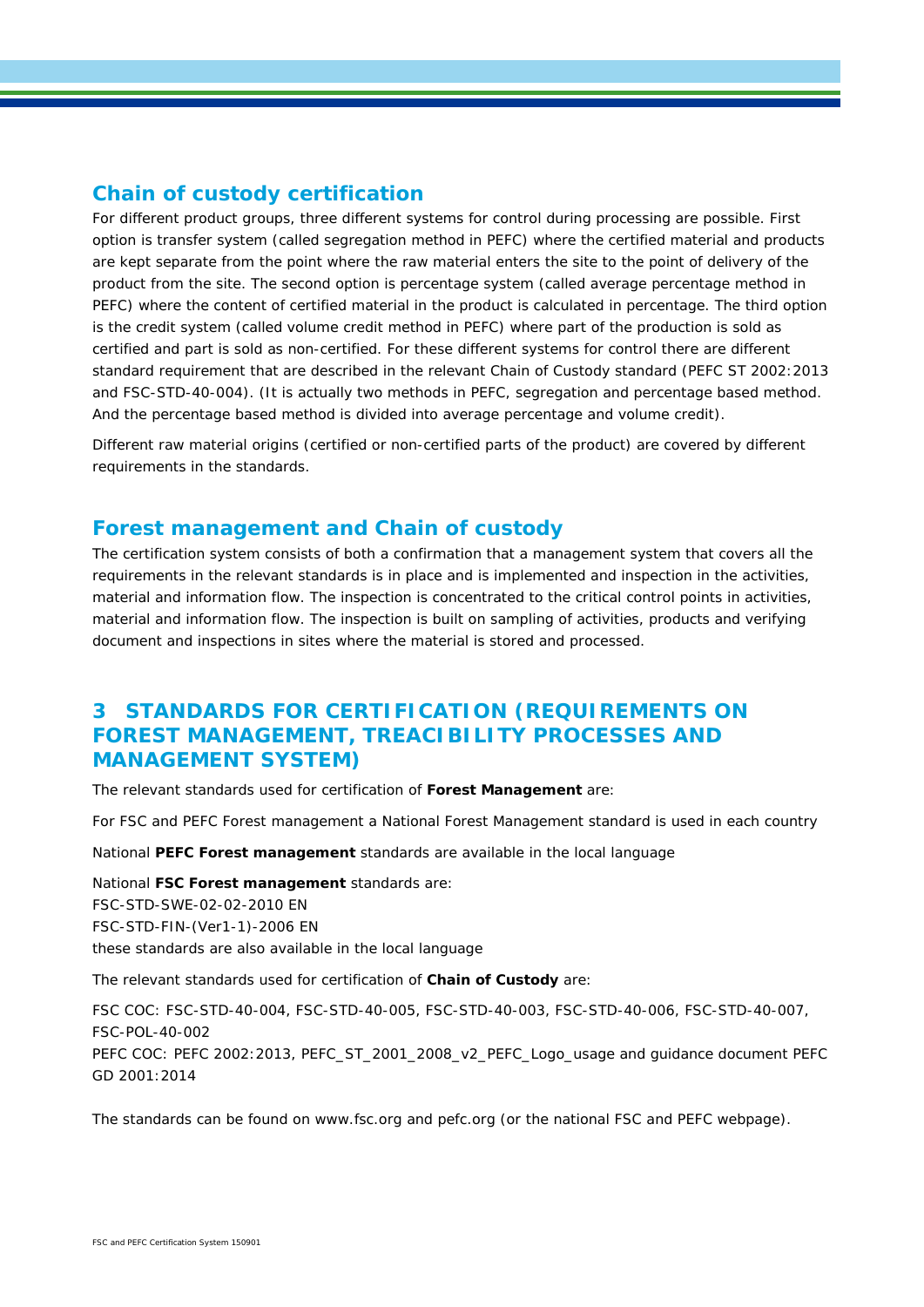## **4 ACTIVITIES TO EVALUATE CONFORMANCE WITH REQUIRMENTS**

#### **Forest Management and Chain of custody certification**

The audit team shall confirm that there is a management system in place that is capable of ensuring that all the requirements of the applicable standards are implemented within relevant parts of the organisation and for all product groups/production batches within the scope of the certificate.

This is done by document review of the management system before the main evaluation. Before the main evaluation the organisation has to send the management handbook / procedures and instructions for how to keep the system of control in place, to the lead auditor. The handbook / the procedures shall cover all applicable requirements in the standard, even though the amount of procedures and how detailed they need to be, depends of the size and complexity of the organisation. The document review can also be done on-site in the company site, in case that is a more practical solution. All requirements in the applicable standard, regarding quality management system, shall be checked.

During the on-site audit for **Forest Management** the audit team audits the total process of forest activities from planning to final harvest and re-generation, as well as nature conservation and special care needed. During surveillance audit only parts of the standard is covered.

During on-site audit for **Chain of Custody**, both main evaluation and surveillance evaluation, the audit team audits the total process of the information flow and the total process of handling of material/products within the scope of the certificate, from the point of taking ownership to the point of leaving the ownership to the customer. This audit of the whole information and material process is done for a sample of the information and material/products present at the applicants' site. This means that samples of incoming material, samples of material in storage, samples of products in production process, samples of products in storage and sample of outgoing products are checked for information about the right FSC claim/ PEFC category of origin. A minimum sample is one sample from each of 3 different months for each critical control point, for information flow and for material flow. In high risk situations the sample needs to be increased. Examples of high risk are: high level of manual work and not so much IT-based handling of information, documents are not up to date and not complete, documents are not accessible etc. The need of additional sampling is decided by the Lead auditor on a case-by-case basis.

The different methods/systems for control have partly different Critical Control Points which also influences what needs to be audited. For segregation/transfer more audit in the production process is needed compared to percentage/credit method/system.

For percentage and credit system/percentage based method, the non-certified material which is mixed with the certified material has to be checked against separate requirements. The origin of the noncertified material is important, because the conditions in the forestry are different in different regions. Some regions have a higher risk of, i e illegal logging and other un-acceptable actions. For this uncertified raw material there is an additional inspection of information and material, if needed all the way back to the forest of origin, on site in the forest management unit. The auditor needs to check both the method to get the information about origin of raw material as well as samples of information on the origin. For controlled material/controlled wood there are separate requirements in the relevant standards. FSC has only one method of risk assessment and PEFC has two different methods. One of the methods for PEFC Controlled sources, the area based risk assessment, is similar to the method of risk assessment for FSC Controlled wood. The risk assessment and any needed risk mitigations is checked by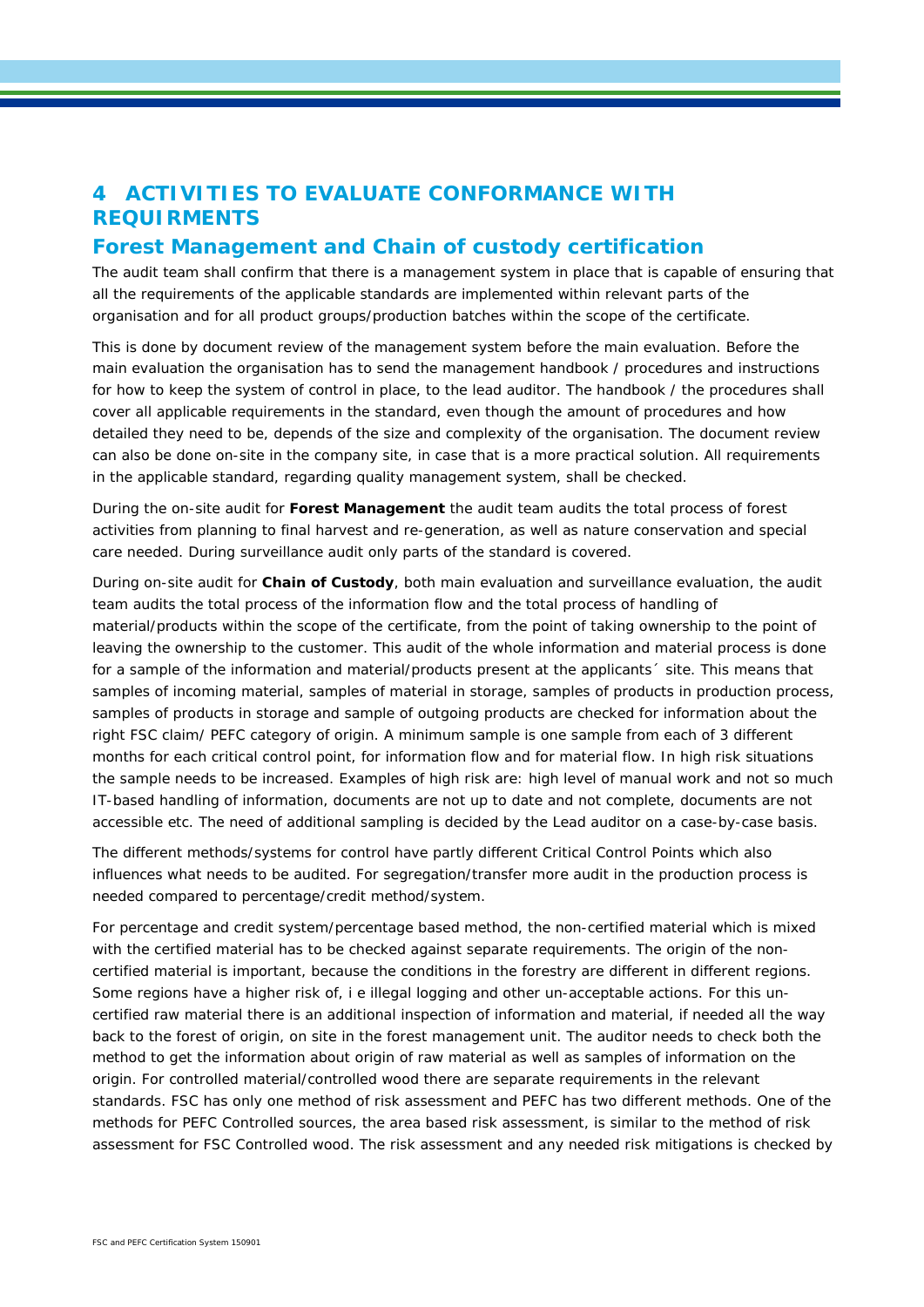the auditor during the on-site audit. Samples of proof of raw material origin are taken if needed according to the standard. If it is needed, at least one sample per country shall be taken.

Gathering of evidence of conformance is done according to ISO/IEC 17021 chapter 9.1.9.5.

#### **Forest Management and Chain of Custody**

After the document review and on-site audit are finished, the lead auditor writes an audit report. The findings at the audit can be as Major non-conformities, Minor non-conformities or Observations. These will be presented to the organisation at the audit, and after the report is written the organisation has the possibility to explain and clarify the circumstances if it does not agree on the conclusions. When the report is finalized the organisation always has the possibility to complain and appeal to DNV GL and later also to FSC. Our complaints and appeal procedures are found at the DNV GL webpage, [www.dnvgl.com.](http://www.dnvgl.com/)

All Major NCs have to be corrected by the organisation, and closed by DNV GL before a FSC certificate can be issued.

All NCs have to be corrected by the organisation, and closed by DNV GL before a PEFC certificate can be issued.

Surveillance audits are done annually, to decide if the organisation is still in compliance with the relevant standards. A surveillance audit is done in the same way as an initial audit, with the exception that only changes in the quality management system are included in the audit. A certificate is valid for 5 years.

#### **5 MULTISITE AND GROUP CERTIFICATION**

For multisite and group certificates the audit team shall, in addition to the activities described above, confirm that there is a management system in place that is capable of ensuring that all the requirements of the applicable standards are implemented within all member organisations of the multisite/group certificate for all forest activities, chain of custody operations and product groups within the scope of the certificate. The management system is audited during document review before the audit. The management system is also audited during the on-site audit by looking at verifying documents, that show that the procedures are followed and by interviews with responsible persons and employees and by visits in different parts of the organisation, to group members and in the production site, storages etc.

The requirements on the management system are documented in the respective standards for PEFC and FSC. All required procedures shall be described and implemented in the organisation. Documented procedures shall be in relation to the size and complexity of the organisation. This means that small organisations with a simple operation do not need to have all procedures documented, which is needed for a large and complex organisation.

## **6 SAMPLING OF COC GROUPS AND MULTISITE ORGANISATIONS SHALL BE DONE ACCORDING TO:**

For main evaluations, surveillance evaluations and re-evaluations:

 $Y = R$  SQRTX, where: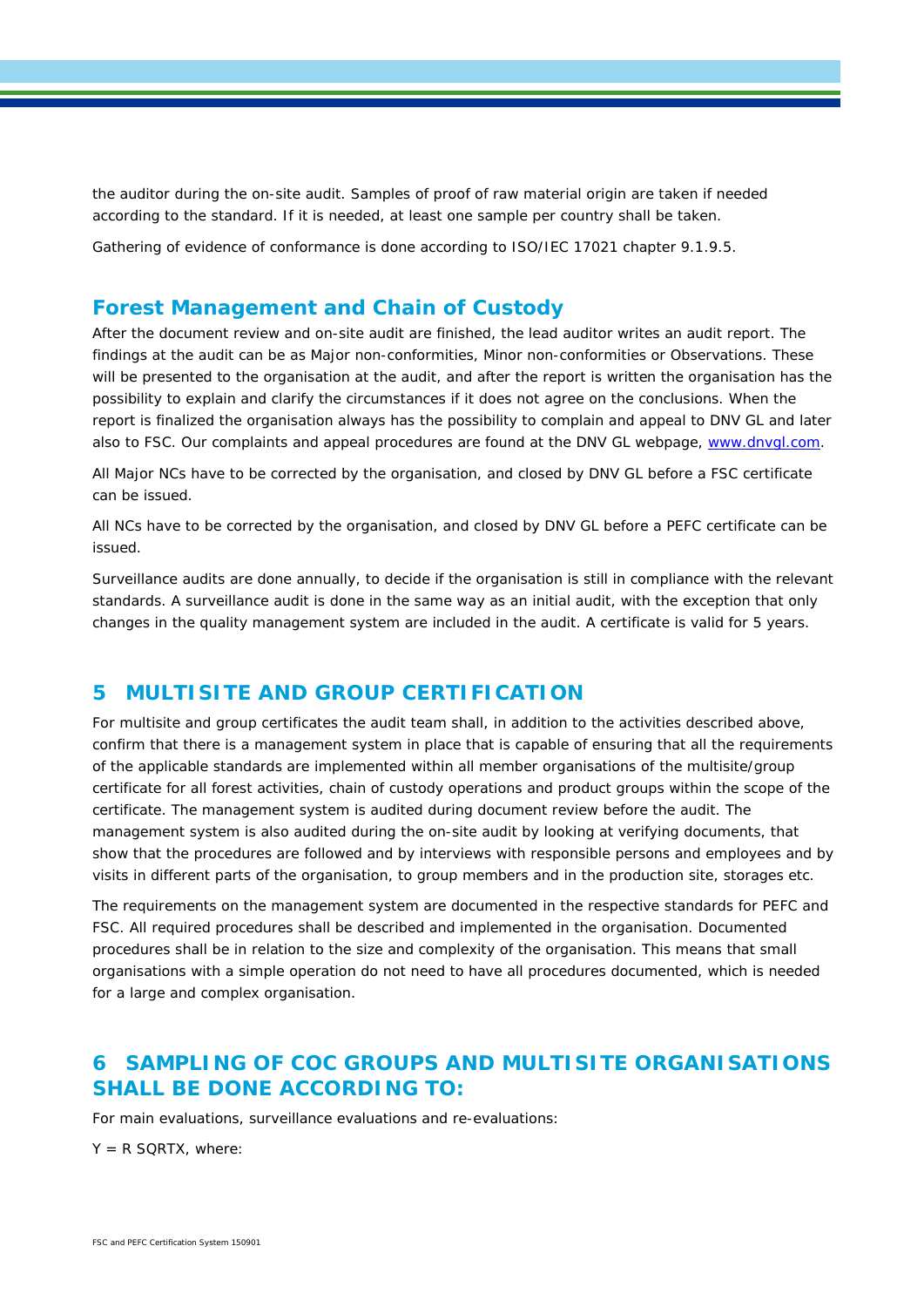Y = Number of Participating Sites to be audited by the certification body (rounded to the upper whole number)

 $R =$  Index.

For FSC the index is determined through adding different risk factors.

For PEFC  $R=1$  for initial audit, 0,8 for Re-certification and 0,6 for periodical audits.

X = Total number of Sites. Stratification of sites should be done, i e if the sites have a more complex COC operation. FSC have definitions for high risk sites and normal risk sites, which shall be sampled in different sampling groups.

#### **Definitions of high risk and normal risk participating sites for FSC:**

**High Risk Participating Sites:** Participating Sites operating a CW verification program according to FSC-STD-40-005, supplier audit program for reclaimed materials according to FSC-STD-40-007 and/or high risk outsourcing to non-FSC certified contractors.

**Normal Risk Participating Sites:** Participating Sites not conducting any of the activities considered "high risk" as above.

#### **Table A. Matrix for determination of R (Risk Index)**

| Note: The R (Risk Index) is obtained by<br>summing-up the scores given to the<br>Group or Multi-site certificate under<br>evaluation.<br><b>RISK FACTORS</b> | <b>Score</b>                                                                                | <b>Score Given</b> |
|--------------------------------------------------------------------------------------------------------------------------------------------------------------|---------------------------------------------------------------------------------------------|--------------------|
| Ownership                                                                                                                                                    | All Participating Sites have common                                                         | 0.1                |
|                                                                                                                                                              | ownership<br>Participating Sites do not have<br>common ownership                            | 0.2                |
| <b>Certificate Size</b>                                                                                                                                      | $0 - 20$ Participating Sites                                                                | 0.2                |
|                                                                                                                                                              | 21 – 100 Participating Sites                                                                | 0.3                |
|                                                                                                                                                              | 101 - 250 Participating Sites<br>251 - 400 Participating Sites<br>> 400 Participating Sites | 0.4<br>0.5<br>0.6  |
| <b>Central Office's Performance</b>                                                                                                                          | No CAR issued to the Central Office<br>in the previous evaluation                           | 0.1                |
|                                                                                                                                                              | Not applicable (there was no<br>previous evaluation)                                        | 0.1                |
|                                                                                                                                                              | Only minor Corrective Action<br>Requests in the previous evaluation                         | 0.2                |
|                                                                                                                                                              | 1-2 Major Corrective Action Requests<br>in the previous evaluation                          | 0.3                |
|                                                                                                                                                              | 3 or more Major Corrective Action<br>Requests in the previous evaluation                    | 0.4                |
| <b>Audit Type</b>                                                                                                                                            | Annual surveillance evaluation                                                              | 0.1                |
|                                                                                                                                                              | Re-evaluation                                                                               | 0.2                |
|                                                                                                                                                              | Main evaluation                                                                             | 0.3                |
|                                                                                                                                                              | Audit for inclusion of new<br>Participating Sites in the certificate                        | 0.3                |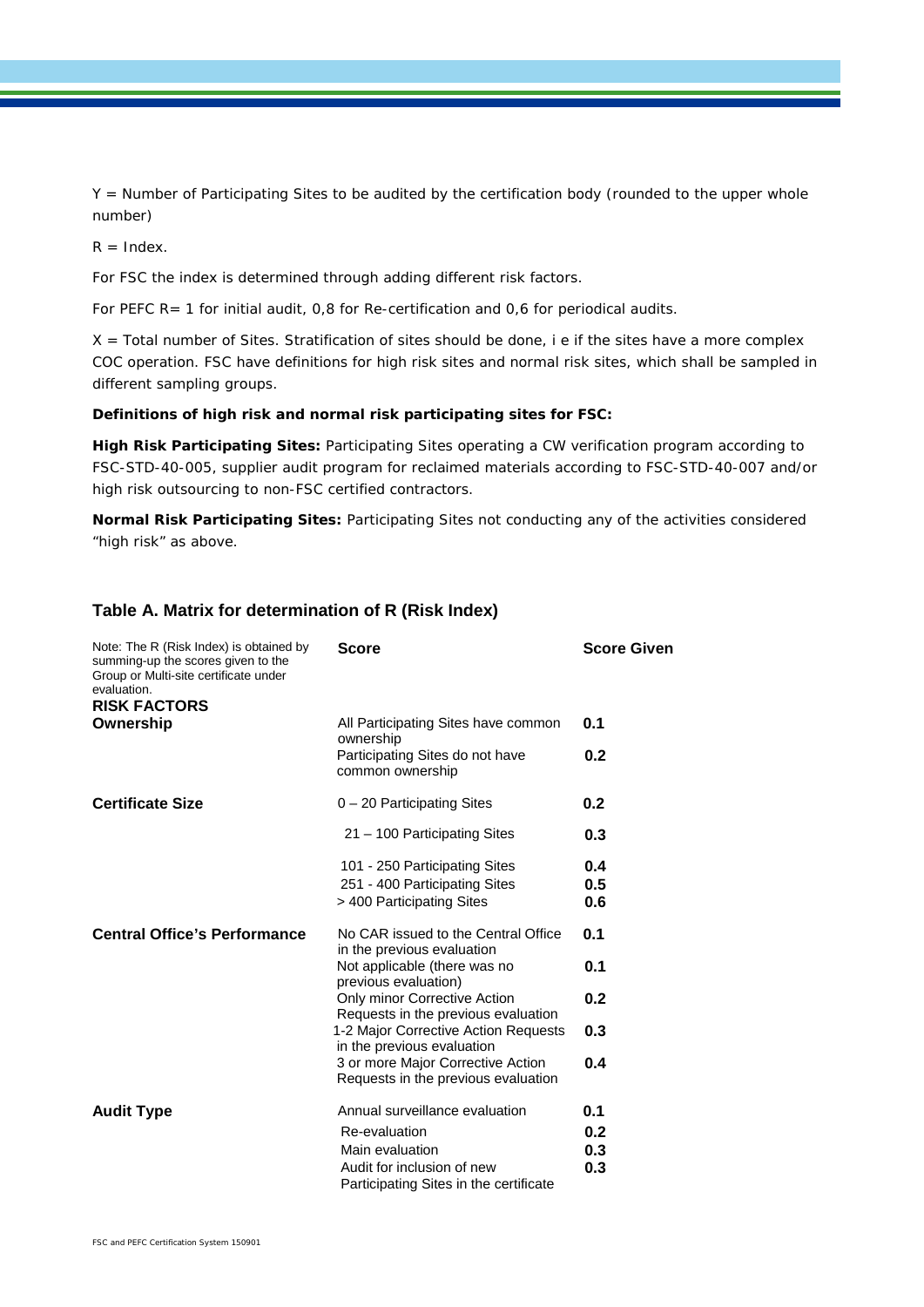#### **TOTAL (R = sum of the scores given)** ∑

Sampling for confirming a management system in place and for inspection of forest estates is done according to the tables below.

Sampling for confirming a management system in place and for inspection of the whole information and material process is done in the same way as described for Chain of Custody above.

## **7 SAMPLING FOR FM GROUP CERTIFICATON**

#### **Generic requirements**

Depending on risk factors, stakeholder complaints or nonconformities the number of estates to be evaluated shall be increased in relation to the calculated minimum.

The estates shall be divided into different size groups, according to the size classed below. These size classes are samples separately.

Sampling shall always result in forest estates from all regions represented in the group certificate: nemoral, boreal and alpine regions.

#### **Sampling process for large and medium size forest estates**

#### **Table 1 Number of FMUs to be evaluated (x) within each set of 'like' FMUs**

| Size class          | <b>Main evaluation</b> | Surveillance eval. | <b>Re-evaluation</b> |
|---------------------|------------------------|--------------------|----------------------|
| > 10,000 ha         | X= v                   | $X = 0.8 * v$      | $X = 0.8 * v$        |
| > 1,000 - 10,000 ha | X= 0.3 * v             | $X = 0.2 * v$      | $X = 0.2 * v$        |

NOTE: the number of units calculated (x) has to be rounded to the *upper* whole number to determine the number of units to be sampled

All different size groups of estates shall be visited in the main evaluation, surveillance and re-evaluation.

For each size groups of estates to be sampled, the lead auditor shall select a minimum number of estates for evaluation (x) by applying the applicable formula in Table 1 ( $y=$  total number of estates within that size group).

Each estate within the group shall have been visited on-site by the certification body at least once in a 5 years certificate cycle.

## **Sampling process for small size forest estates**

| Table 2         |                        |                      |                      |  |  |
|-----------------|------------------------|----------------------|----------------------|--|--|
| Size class      | <b>Main evaluation</b> | Surveillance eval.   | <b>Re-evaluation</b> |  |  |
| $100 - 1000$ ha | $X = 0.6 * \sqrt{v}$   | $X = 0.3 * \sqrt{v}$ | $X = 0.3 * \sqrt{v}$ |  |  |
| $<$ 100 ha      | $X = 0.6 * \sqrt{v}$   | $X = 0.3 * \sqrt{v}$ | $X = 0.3 * \sqrt{v}$ |  |  |

NOTE: the number of units calculated (x) has to be rounded to the *upper* whole number to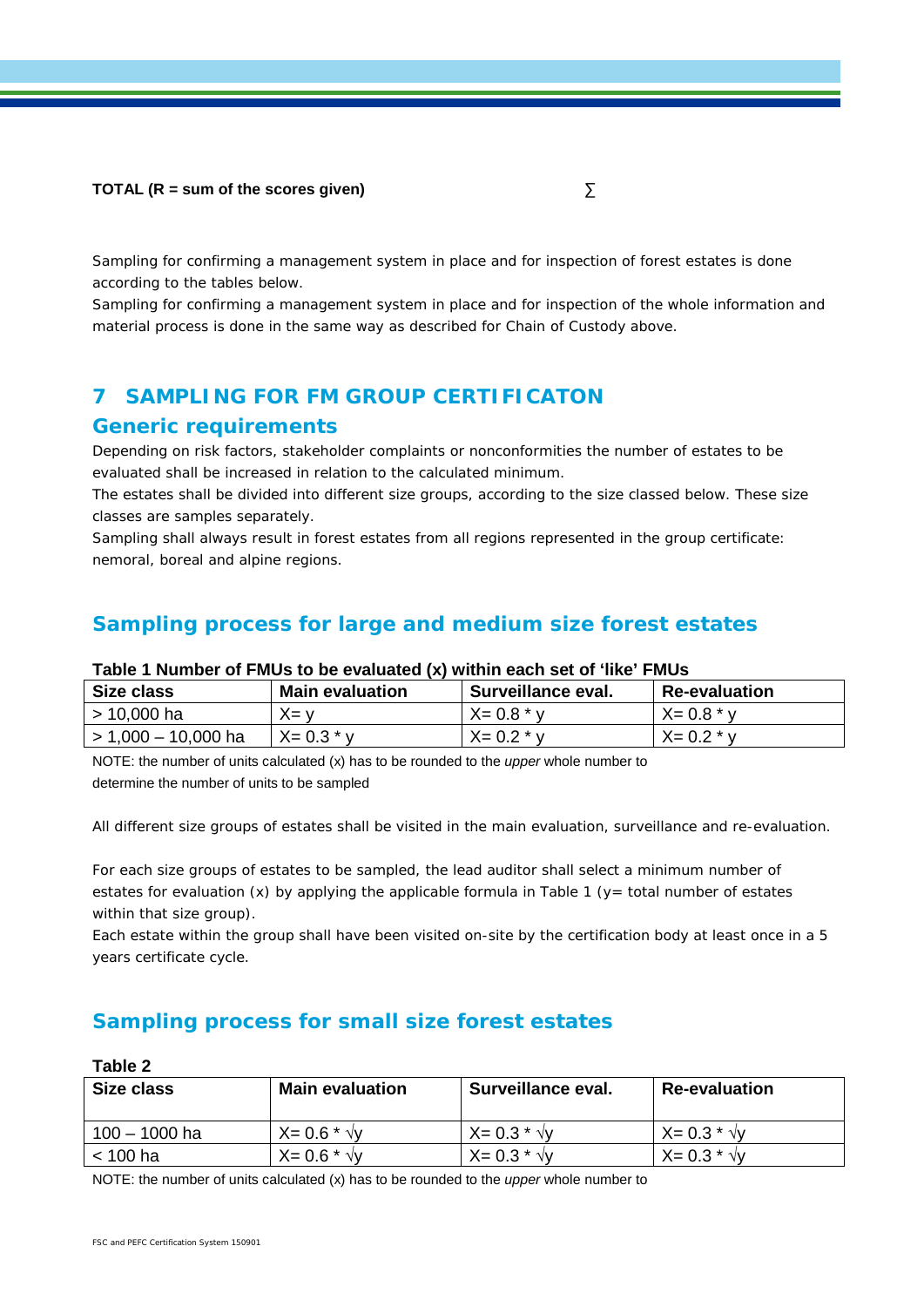determine the number of units to be sampled

Sampling within a group where the umbrella organisation take care of the total management of the forest estates in the group, shall be conducted so that for main- and re-evaluation a sufficient variety and number of sites within the group are visited to be able to verify conformity with all the indicators in the standard.

#### **Mega groups of small size forest estates** ≤ **1,000 ha**

For mega groups (i.e. more than 5,000 members per group) the lead auditor may dived the group of small size forest estates according to the level of risk in relation to presence of high conservation value forests, land tenure or land use disputes, and long harvesting cycles.

In the demonstrated absence of:

- high conservation value attributes, and
- land use or tenure disputes, and
- short (< 30 years) rotation cycles,

the certification body may reduce the sampling size as specified in Table 2 for estates by a maximum of 50% (but not less than 55 units in total).

## **8 GRANTING, MAINTAINING, EXTENSION, SUSPENSION AND WITHDRAWAL OF CERTIFICATES**

The steps in the certification process are:

- Signed application form is sent to DNV GL to become an applicant for certification
- Pre-evaluation visit mandatory for some forest owners (see above) or optional
- Stakeholder consultation (forest management certification)
- Document review of management system / management plan
- Main assessment described above
- Rules for sampling during assessment is described above
- Findings during assessment shall be taken care of by the applicant. Major non-conformities have to be closed for FSC certification and all non-conformities have to be closed for PEFC certification. A follow-up assessment may be necessary to be able to do that.
- For FSC FM assessments, the report is sent to peer review, which is an independent forestry expert who make a quality check of the audit report, see above.
- When non-conformities are taken care of, the assessment is reviewed by the DNV GL internal technical review. This is done by competent personnel that have not been involved in the assessment. This is to check that the certification assessment is done according to the requirement of the scheme owner and that no issues are unsolved.
- When the certification documentation has passed the technical review, the certificate will be issued and, for FM certification the public report is made publically available.
- To maintain the certificate, annual audits have to be done. And before the certificate expires, a re-certification audit is done. The process to issue a new certificate follows the same procedure as for certification assessment with the exception of the peer review for forest management, which is only done after the first assessment for FSC FM.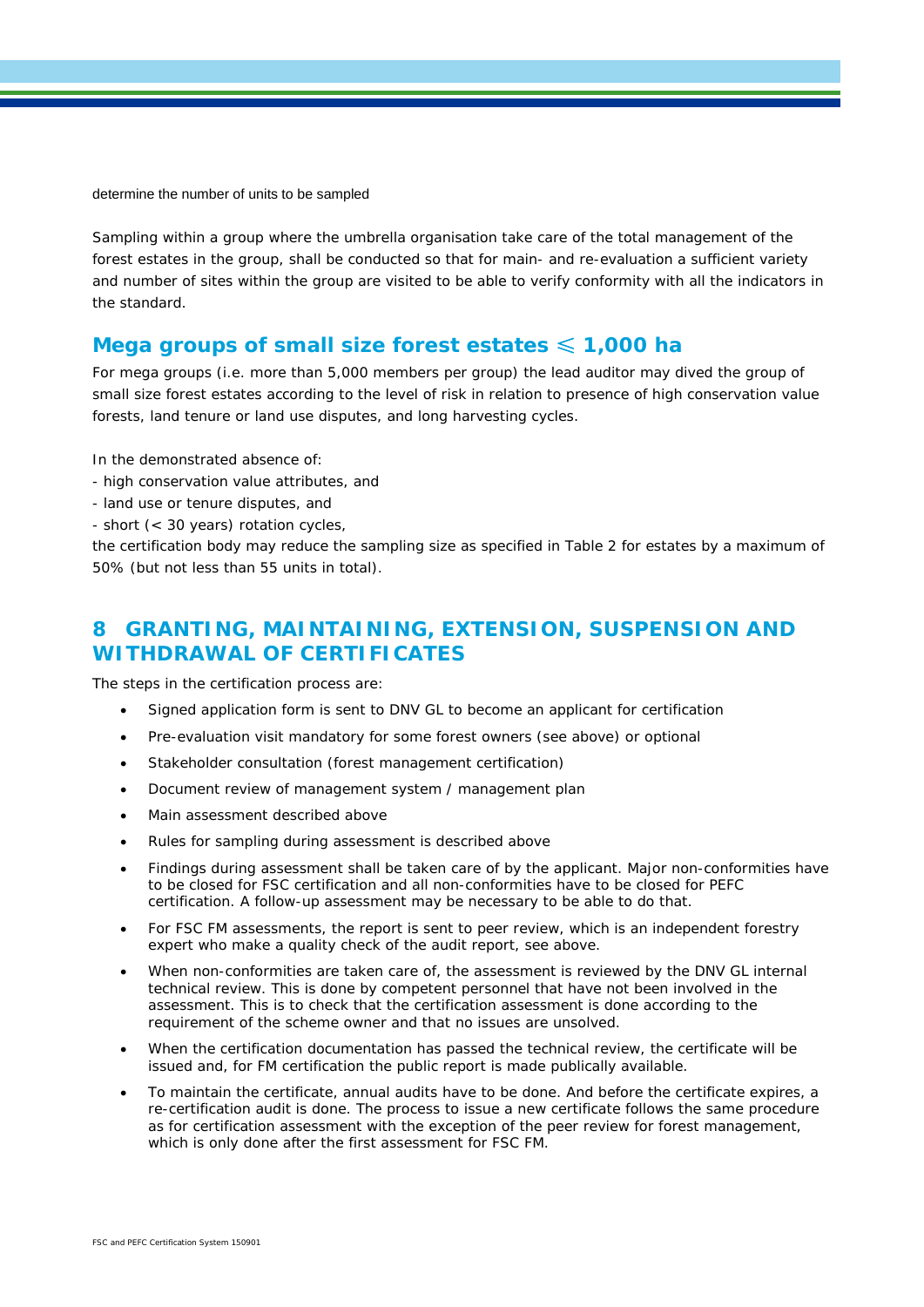- Extension of the validity of the certificate may only be done if, for reason beyond the control of the certificate holder and/or the certification body, a re-certification audit and the following process to issue the certificate is not possible to do before the certificate expires. In such circumstances the re-certification assessment has to be done as soon as possible.
- Suspension of a certificate, which is a temporary withdrawal, may be done if the certificate holder is not in compliance and no correction is done within the given timeframes, or for other reason mentioned in the Contract or Special Terms and Conditions.
- Withdrawal of a certificate may be done as a result of in-sufficient corrective actions after suspension of a certificate, or as a result of serious non-compliance or breakage of issues stated in the Contract or Special Terms and conditions.

#### **9 NON-CONFORMITIES**

#### **Major non-conformities**

- Something that has resulted in, or is likely to result in a fundamental failure to achieve the objective of the relevant requirement. Non-compliance(s) which: continue over a long period of time, or are repeated or systematic, or affect a wide range of the production or are not corrected or adequately responded to by the responsible managers once they have been identified.
- For in-balance in volume account (sales of certified products exceeds purchase of raw material) shall result in a Major NC.
- Substantial in-balance (sales of certified products substantially exceeds purchase of raw material) shall result in immediate suspension.

#### **Minor non-conformities**

 It is a temporary lapse, or unusual/non-systematic, or the impacts are limited in their temporal an organisational scale and it does not result in a fundamental failure to achieve the objective of the relevant requirement (how it affects the integrity of the affected supply chains for FSC- and PEFC-certified products and the credibility of the FSC- and PEFC trademarks)